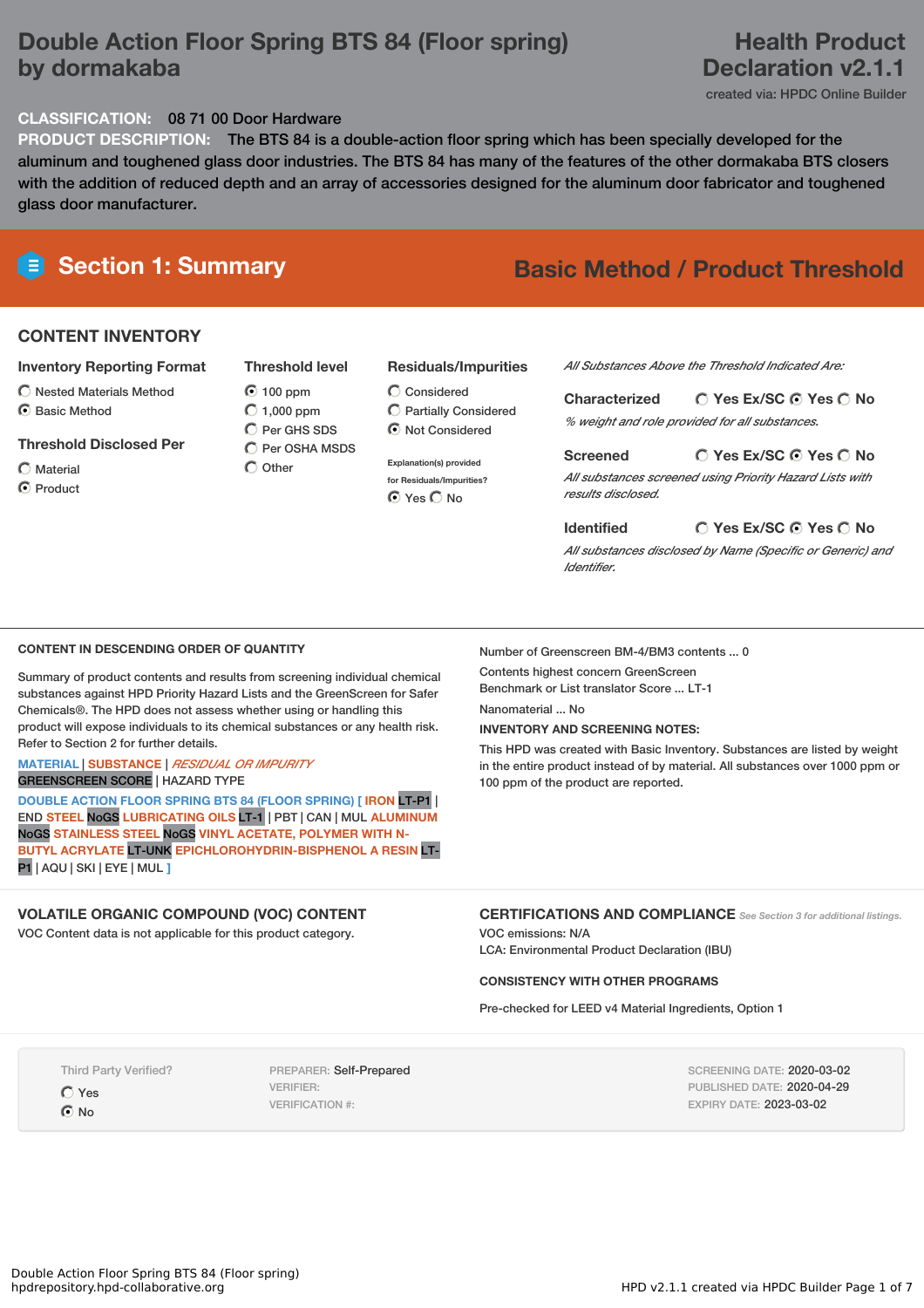This section lists contents in a product based on specific threshold(s) and reports detailed health information including hazards. This *HPD uses the inventory method indicated above, which is one of three possible methods:*

- *Basic Inventory method with Product-level threshold.*
- *Nested Material Inventory method with Product-level threshold*
- *Nested Material Inventory method with individual Material-level thresholds*

Definitions and requirements for the three inventory methods and requirements for each data field can be found in the HPD Open *Standard version 2.1.1, available on the HPDC website at: [www.hpd-collaborative.org/hpd-2-1-1-standard](https://www.hpd-collaborative.org/hpd-2-1-1-standard)*

#### **DOUBLE ACTION FLOOR SPRING BTS 84 (FLOOR SPRING)**

PRODUCT THRESHOLD: 100 ppm **RESIDUALS** AND IMPURITIES CONSIDERED: No

RESIDUALS AND IMPURITIES NOTES: No residuals or impurities are expected in these materials at or above the inventory threshold. dormakaba products consist of finished components, and no chemical reactions are needed to develop our products.

OTHER PRODUCT NOTES: -

| <b>IRON</b>               |                                                                                                     |                 |                                      | ID: 7439-89-6                                  |  |
|---------------------------|-----------------------------------------------------------------------------------------------------|-----------------|--------------------------------------|------------------------------------------------|--|
|                           | HAZARD SCREENING METHOD: Pharos Chemical and Materials Library                                      |                 | HAZARD SCREENING DATE: 2020-03-02    |                                                |  |
| %: $52.71 - 52.71$        | GS: LT-P1                                                                                           | RC: Both        | NANO: No                             | ROLE: Closer body                              |  |
| <b>HAZARD TYPE</b>        | AGENCY AND LIST TITLES                                                                              | <b>WARNINGS</b> |                                      |                                                |  |
| <b>ENDOCRINE</b>          | <b>TEDX - Potential Endocrine Disruptors</b>                                                        |                 | <b>Potential Endocrine Disruptor</b> |                                                |  |
|                           |                                                                                                     |                 |                                      |                                                |  |
| <b>SUBSTANCE NOTES: -</b> |                                                                                                     |                 |                                      |                                                |  |
|                           |                                                                                                     |                 |                                      |                                                |  |
| <b>STEEL</b>              |                                                                                                     |                 |                                      | ID: 12597-69-2                                 |  |
|                           | HAZARD SCREENING METHOD: Pharos Chemical and Materials Library<br>HAZARD SCREENING DATE: 2020-03-02 |                 |                                      |                                                |  |
| %: 37.56 - 37.56          | GS: NoGS                                                                                            | RC: Both        | NANO: No                             | ROLE: Closer body                              |  |
| <b>HAZARD TYPE</b>        | AGENCY AND LIST TITLES                                                                              | WARNINGS        |                                      |                                                |  |
| None found                |                                                                                                     |                 |                                      | No warnings found on HPD Priority Hazard Lists |  |
| SUBSTANCE NOTES: -        |                                                                                                     |                 |                                      |                                                |  |
|                           |                                                                                                     |                 |                                      |                                                |  |
| <b>LUBRICATING OILS</b>   |                                                                                                     |                 |                                      | ID: 74869-22-0                                 |  |
|                           | HAZARD SCREENING METHOD: Pharos Chemical and Materials Library                                      |                 | HAZARD SCREENING DATE: 2020-03-02    |                                                |  |
| %5.32                     | $G.S. LT-1$                                                                                         | RC: None        | NANO: No                             | ROLE: Hydraulic fluid                          |  |
|                           |                                                                                                     |                 |                                      |                                                |  |
|                           |                                                                                                     |                 |                                      |                                                |  |

## Double Action Floor Spring BTS 84 (Floor spring)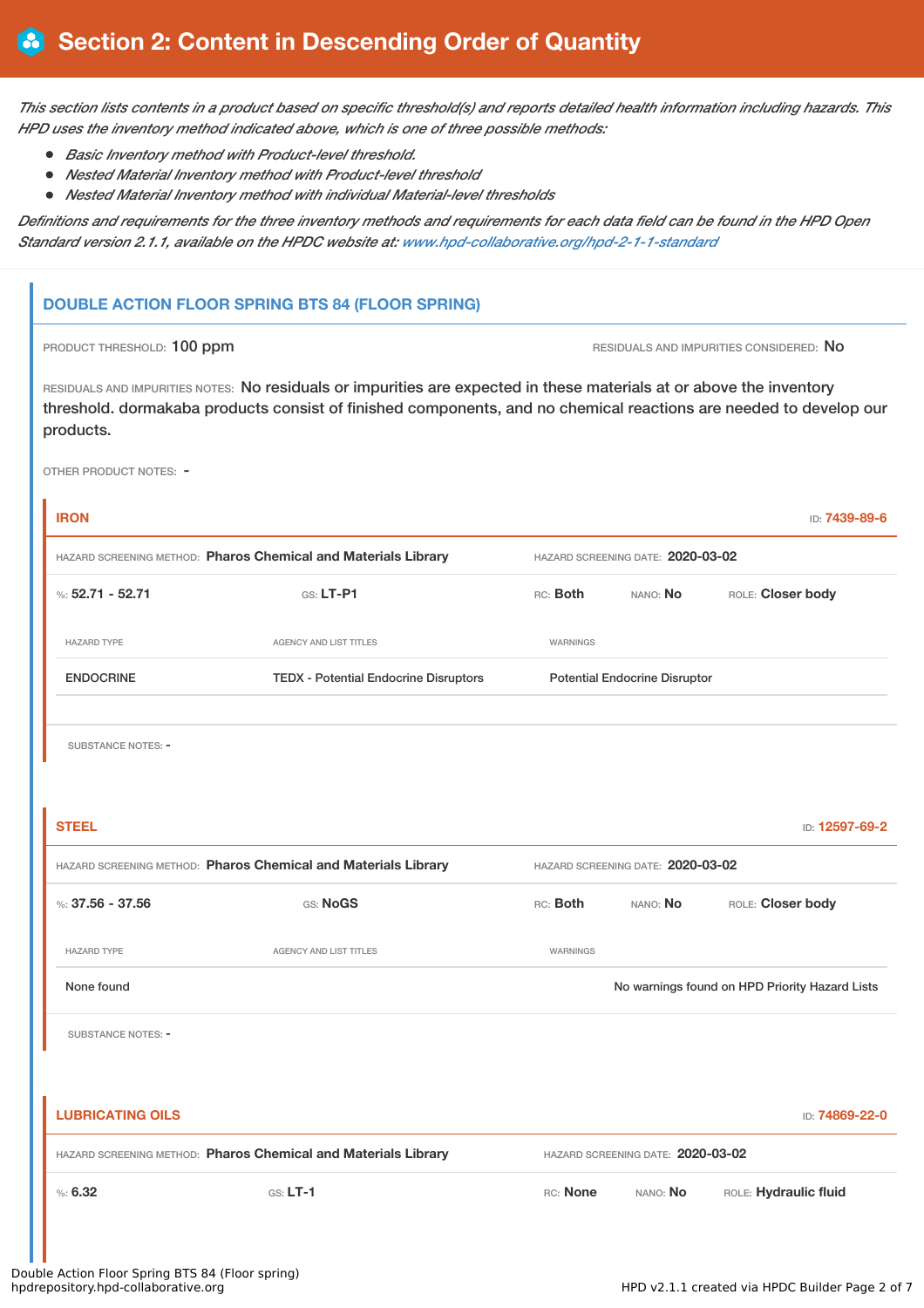| <b>HAZARD TYPE</b> | <b>AGENCY AND LIST TITLES</b>     | WARNINGS                                                                                          |
|--------------------|-----------------------------------|---------------------------------------------------------------------------------------------------|
| <b>PBT</b>         | EC - CEPA DSL                     | Persistent, Bioaccumulative and inherently Toxic (PBITH) to<br>humans                             |
| <b>CANCER</b>      | EU - GHS (H-Statements)           | H350 - May cause cancer                                                                           |
| <b>CANCER</b>      | <b>EU - REACH Annex XVII CMRs</b> | Carcinogen Category 2 - Substances which should be<br>regarded as if they are Carcinogenic to man |
| <b>MULTIPLE</b>    | ChemSec - SIN List                | CMR - Carcinogen, Mutagen &/or Reproductive Toxicant                                              |
| <b>CANCER</b>      | EU - Annex VI CMRs                | Carcinogen Category 1B - Presumed Carcinogen based on<br>animal evidence                          |
| <b>CANCER</b>      | GHS - Australia                   | H350 - May cause cancer                                                                           |

SUBSTANCE NOTES: Hydraulic fluid used to regulate door closing speed. Users operating the door are not exposed to the oil, which is fully contained by the metal encasement of the closer. As such, the actual risks associated with the closer's installation and use in a building are mimimal and the listed hazards can be deemed irrelevant to the end-user.

| <b>ALUMINUM</b>    |                                                                |                                   |          | ID: 91728-14-2                                 |
|--------------------|----------------------------------------------------------------|-----------------------------------|----------|------------------------------------------------|
|                    | HAZARD SCREENING METHOD: Pharos Chemical and Materials Library | HAZARD SCREENING DATE: 2020-03-02 |          |                                                |
| %2.73              | GS: NoGS                                                       | RC: Both                          | NANO: No | ROLE: Closer body                              |
| <b>HAZARD TYPE</b> | <b>AGENCY AND LIST TITLES</b>                                  | WARNINGS                          |          |                                                |
| None found         |                                                                |                                   |          | No warnings found on HPD Priority Hazard Lists |

SUBSTANCE NOTES: The hazards associated with aluminum are dependent upon the form in which aluminum is provided. As aluminum is inert upon receipt by dormakaba and unlikely to leach from the product into the environment, the risk of exposure to aluminum components is negligible and the listed hazards can be deemed irrelevant to the end-user.

| <b>STAINLESS STEEL</b>                                                                              |                                                                |                      |                                   | ID: 12597-68-1                                 |
|-----------------------------------------------------------------------------------------------------|----------------------------------------------------------------|----------------------|-----------------------------------|------------------------------------------------|
|                                                                                                     | HAZARD SCREENING METHOD: Pharos Chemical and Materials Library |                      | HAZARD SCREENING DATE: 2020-03-02 |                                                |
| % 0.23                                                                                              | GS: NoGS                                                       | RC: Both             | NANO: No                          | ROLE: Screws                                   |
| <b>HAZARD TYPE</b>                                                                                  | <b>AGENCY AND LIST TITLES</b>                                  | WARNINGS             |                                   |                                                |
| None found                                                                                          |                                                                |                      |                                   | No warnings found on HPD Priority Hazard Lists |
| SUBSTANCE NOTES: 340                                                                                |                                                                |                      |                                   |                                                |
|                                                                                                     |                                                                |                      |                                   |                                                |
| VINYL ACETATE, POLYMER WITH N-BUTYL ACRYLATE<br>ID: 25067-01-0                                      |                                                                |                      |                                   |                                                |
| HAZARD SCREENING METHOD: Pharos Chemical and Materials Library<br>HAZARD SCREENING DATE: 2020-03-02 |                                                                |                      |                                   |                                                |
| %: $0.20 - 0.57$                                                                                    | GS: LT-UNK                                                     | RC: None<br>NANO: No |                                   | <b>ROLE: Paint and Primer</b>                  |
|                                                                                                     |                                                                |                      |                                   |                                                |
|                                                                                                     |                                                                |                      |                                   |                                                |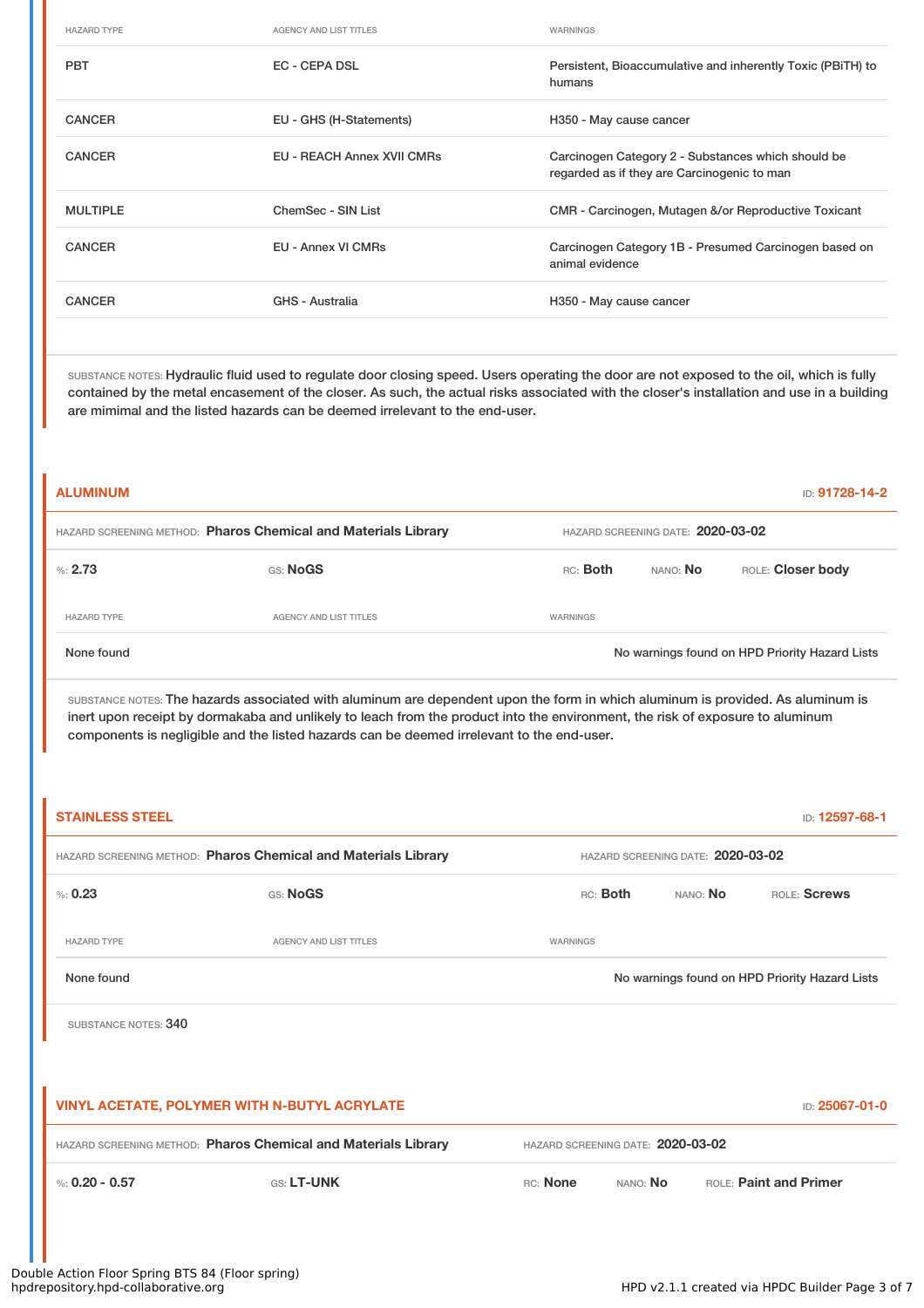HAZARD TYPE **AGENCY AND LIST TITLES** WARNINGS

None found Nowarnings found on HPD Priority Hazard Lists

SUBSTANCE NOTES: -

### **EPICHLOROHYDRIN-BISPHENOL A RESIN** ID: **25068-38-6**

| HAZARD SCREENING METHOD: Pharos Chemical and Materials Library |                                                | HAZARD SCREENING DATE: 2020-03-02                      |          |              |  |
|----------------------------------------------------------------|------------------------------------------------|--------------------------------------------------------|----------|--------------|--|
| %: $0.05 - 0.10$                                               | $GS: LT-P1$                                    | RC: None                                               | NANO: No | ROLE: Primer |  |
| <b>HAZARD TYPE</b>                                             | <b>AGENCY AND LIST TITLES</b>                  | WARNINGS                                               |          |              |  |
| <b>CHRON AQUATIC</b>                                           | EU - GHS (H-Statements)                        | H411 - Toxic to aquatic life with long lasting effects |          |              |  |
| <b>SKIN IRRITATION</b>                                         | EU - GHS (H-Statements)                        | H315 - Causes skin irritation                          |          |              |  |
| <b>SKIN SENSITIZE</b>                                          | EU - GHS (H-Statements)                        | H317 - May cause an allergic skin reaction             |          |              |  |
| <b>EYE IRRITATION</b>                                          | EU - GHS (H-Statements)                        | H319 - Causes serious eye irritation                   |          |              |  |
| <b>MULTIPLE</b>                                                | German FEA - Substances Hazardous to<br>Waters | Class 2 - Hazard to Waters                             |          |              |  |

SUBSTANCE NOTES: Ingredient in the closer primer. The primer is covered with a coat of paint, thus reducing exposure and any risk associated with this material.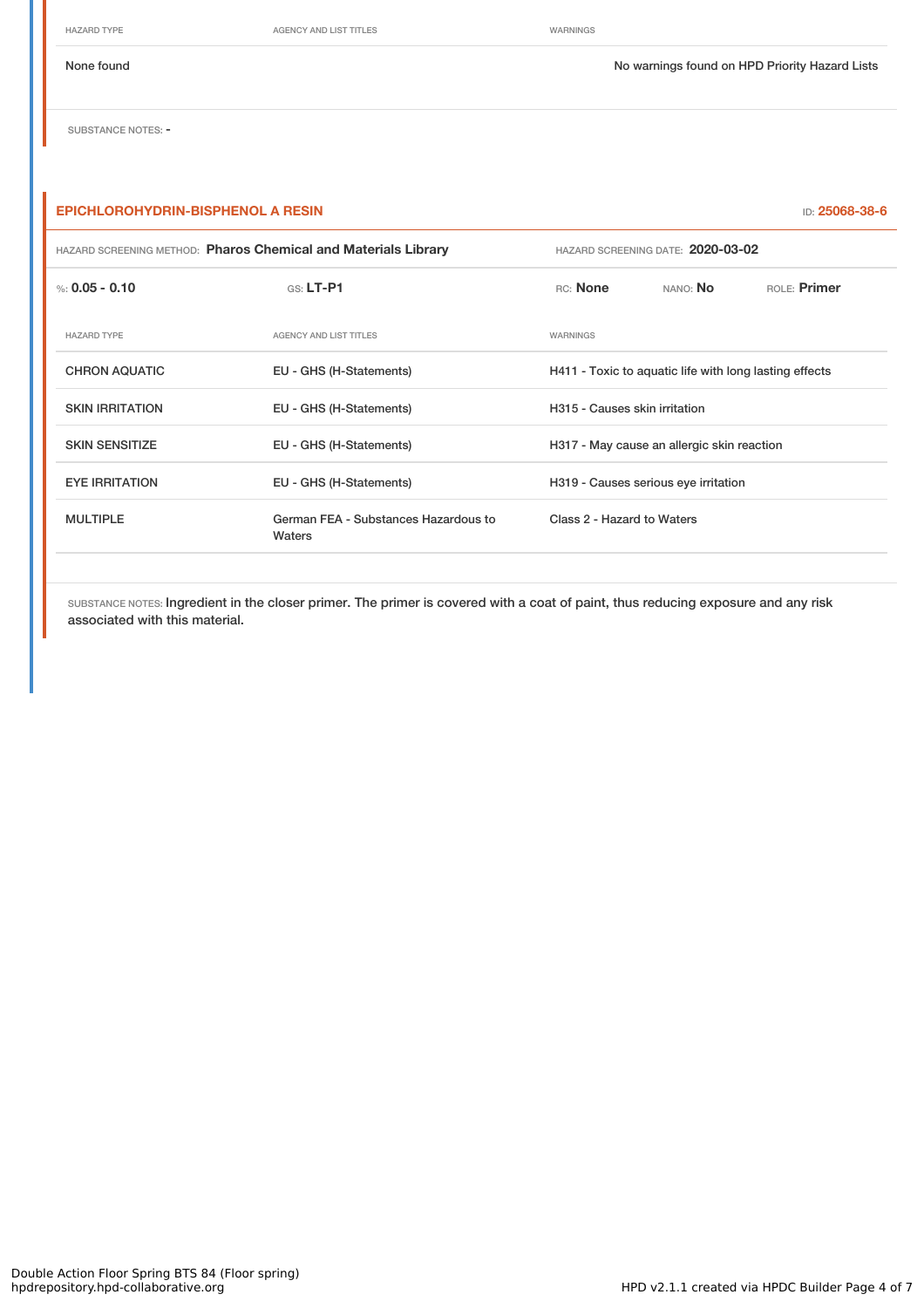This section lists applicable certification and standards compliance information for VOC emissions and VOC content. Other types of *health or environmental performance testing or certifications completed for the product may be provided.*

| <b>VOC EMISSIONS</b>                                                                                                                                                                                                                                                                           | N/A |  |                                                |                                                 |                                                                                                  |  |
|------------------------------------------------------------------------------------------------------------------------------------------------------------------------------------------------------------------------------------------------------------------------------------------------|-----|--|------------------------------------------------|-------------------------------------------------|--------------------------------------------------------------------------------------------------|--|
| CERTIFYING PARTY: Self-declared<br><b>ISSUE DATE: 2020-</b><br><b>EXPIRY DATE:</b><br>03-02<br>APPLICABLE FACILITIES: This HPD is for a product<br>that is NOT liquid/wet applied.<br><b>CERTIFICATE URL:</b>                                                                                  |     |  | CERTIFIER OR LAB: N/A                          |                                                 |                                                                                                  |  |
| <b>CERTIFICATION AND COMPLIANCE NOTES:</b>                                                                                                                                                                                                                                                     |     |  |                                                |                                                 |                                                                                                  |  |
| <b>LCA</b>                                                                                                                                                                                                                                                                                     |     |  |                                                | <b>Declaration (IBU)</b>                        | <b>Environmental Product</b>                                                                     |  |
| CERTIFYING PARTY: Third Party<br>APPLICABLE FACILITIES: China, Netherlands, Singapore<br><b>CERTIFICATE URL:</b><br>https://www.dormakaba.com/resource/blob/17212/f41e1e3b3c09d6e975cc1782f7fe2da8/epd-<br>rts-85---rts-88----bts-84-en-data.pdf<br><b>CERTIFICATION AND COMPLIANCE NOTES:</b> |     |  | <b>ISSUE</b><br>DATE:<br>$2014 -$<br>$10 - 28$ | <b>EXPIRY</b><br>DATE:<br>$2020 -$<br>$10 - 27$ | <b>CERTIFIER</b><br>OR LAB:<br>Institut<br><b>Bauen</b><br>und<br><b>Umwelt</b><br>e.V.<br>(IBU) |  |

### **Section 4: Accessories**

This section lists related products or materials that the manufacturer requires or recommends for installation (such as adhesives or fasteners), maintenance, cleaning, or operations. For information relating to the contents of these related products, refer to their *applicable Health Product Declarations, if available.*

No accessories are required for this product.

## **Section 5: General Notes**

dormakaba has resulted from the merger of the two well-established brands Dorma and Kaba, both known for their expertise in the area of smart and secure access solutions. Together we stand for more than 150 years of security and reliability. Our master brand dormakaba stands for our offering of products, solutions and services for secure access to buildings and rooms from a single source. Our global brand power supports us to become the trusted industry leader. For more information, please go to: www.dormakaba.com. The information contained in this HPD is to be used only as a voluntary information on our products. dormakaba makes no representation or warranty as to the completeness or accuracy of the information contained herein. The products and specifications set forth in this HPD are subject to change without notice and dormakaba disclaims any and all liability for such changes. The information contained herein is provided without warranties of any kind, either express or implied, and dormakaba disclaims any and all liability for typographical, printing, or production errors or changes affecting the specifications contained herein. dormakaba DISCLAIMS ALL WARRANTIES, EXPRESS OR IMPLIED, INCLUDING, BUT NOT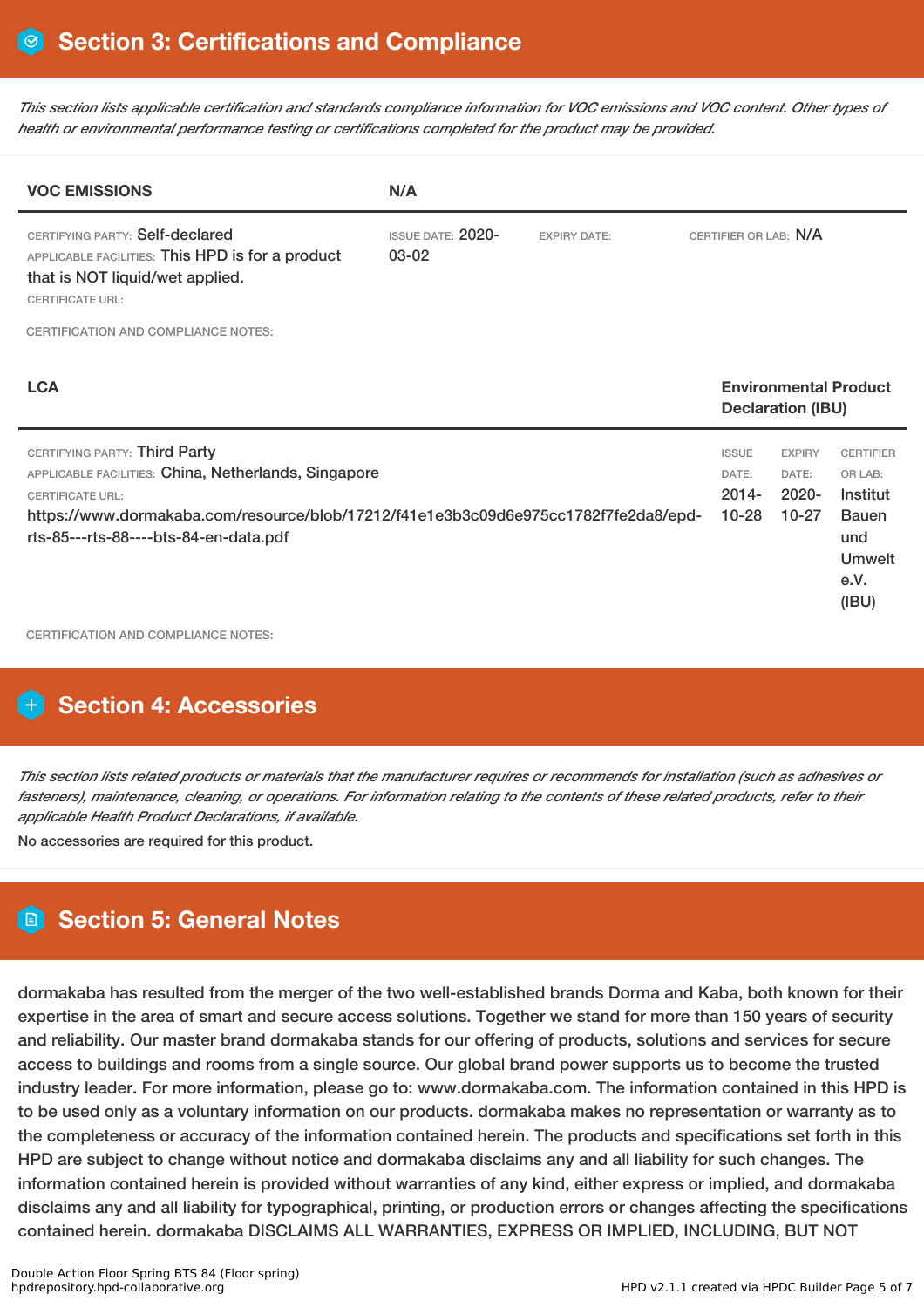LIMITED TO, THE IMPLIED WARRANTIES OF MERCHANTABILITY AND FITNESS FOR A PARTICULAR PURPOSE. IN NO EVENT WILL dormakaba BE LIABLE FOR ANY INCIDENTAL, INDIRECT OR CONSEQUENTIAL DAMAGES ARISING FROM THE SALE OR USE OF ANY PRODUCT. All sales of products shall be subject to dormakaba's applicable General Terms and Conditions, a copy of which will be provided by your local dormakaba organisation upon request.